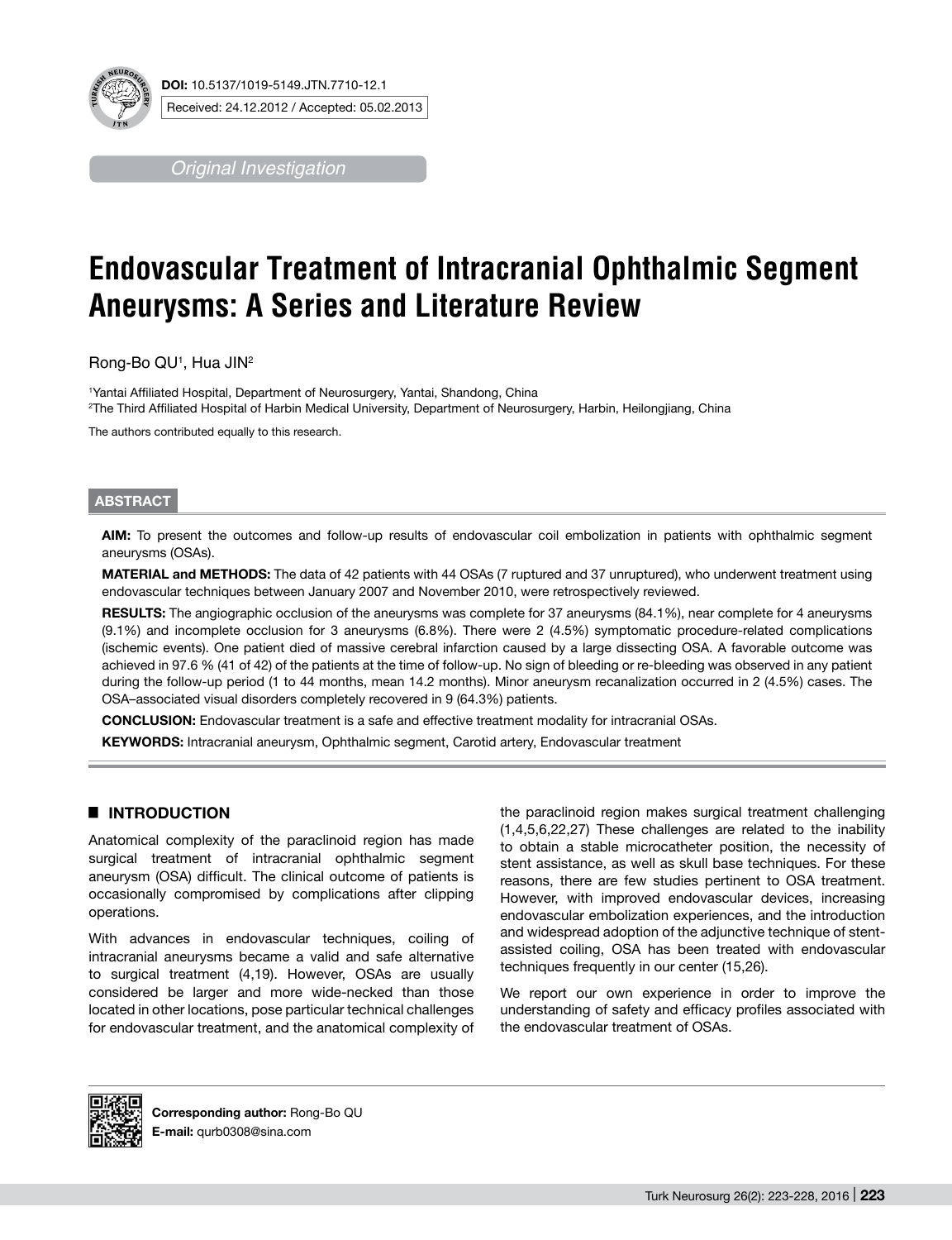## █ **MATERIAL and METHODS**

Between January 2007 and November 2010, the data of 42 consecutive patients with 44 OSAs, who were treated with endovascular coil embolization at our institution, were retrospectively reviewed. Clinical and radiographic data of 42 patients were reviewed. There were 12 men (28.6%) and 30 women (71.4%) with a mean age of 50.8 years (range 15–78 years).

Typically, a 5F or 6F guiding catheter was placed into the internal carotid arteries. All of the rotation digital subtraction angiography (DSA) examinations were performed by using a digital angiography suite (GE Medical Systems). A volume of 18 mL of non-ionic contrast medium was injected through a 5F guiding catheter using an injector with a velocity of 3 mL/s. DSA images of the entire circulation were usually obtained, followed by a "working-projection" DSA. Patients were typically treated under general anesthesia (4). Heparin was administered intravenously just after the guiding catheter was introduced, first as a 3000-U bolus followed by infusions at 1000 U/hour. A coaxial technique was used for microcatheter, balloon, and stent catheter access. In general, balloon assist was used in 2 cases and stent was used in 26 cases.

Outcomes for endovascular coiling were stratified into 3 categories based on the degree of angiographic aneurysm filling just after the coiling (4):

1. Complete or nearly complete occlusion: It is defined as a lack of angiographic filling of the aneurysmal sac and the neck, or no filling of the sac but small residual neck filling, respectively.

2. Incomplete occlusion: It is defined as persistent angiographic filling of a portion or portions of the aneurysmal sac.

3. Failed occlusion: It is defined as an aneurysm that could not be embolized. Thus, no coil was introduced or remained in the aneurysm.

The outcome of each procedure was determined by the operator, who evaluated the post-procedural 3D-DSA images of the aneurysm. Immediate post-procedural outcomes, as well as a 6-month angiographic follow-ups, were collected in this study.

Peri-procedural complications for each procedure were also recorded. Complications were determined by the operator who performed the endovascular embolization. Data on morbidity and mortality resulting from these complications were also recorded.

#### *Clinical and Angiographic Follow-Up*

The patient's clinical status was checked at the time of follow-up by using the Glasgow Outcome Scale (GOS) and conventional angiography was performed.

A GOS score of 5 means good recovery (normal daily life despite minor deficits), a GOS score of 4 means moderate disability (disabled but independent), a GOS score of 3 means severe disability (conscious, but disabled and dependent for daily life), a GOS score of 2 means a persistent vegetative state, (unresponsive to stimuli and no speech), and a GOS score of 1 means death of the patient (9,12).

Major recanalization was defined as contrast filling within the aneurysm dome, or significant coil loosening or compaction. Minor aneurysm recanalization was defined as minimal coil compaction at the aneurysm neck (10,12). If there was a neck remnant at the end of the embolization procedure and the neck remnant persisted at follow-up period without any increase, the radiographic condition was defined as "stable occlusion" rather than recanalization (12). The Fisher exact and Student's test were performed with software (SPSS version 16.0, SPSS Inc. Chicago, IL).

## █ **RESULTS**

There were 7 (15.9%) ruptured and 37 (84.1%) unruptured OSAs (Table I). Among the patients with ruptured aneurysms, the Hunt and Hess grade was I in 5 patients, and III in 2. Among the patients with unruptured OSAs, 14 patients presented with visual disorders, including blurred vision (n=7), cranial nerve III palsy (n=4) and cranial nerve VI palsy (n=3), associated with OSAs and the other 21 patients were incidental. Among the 44 aneurysms, 2 were dissecting type with proximal narrowing and partial thromboses and 42 were saccular type. Most of the aneurysms were large (largest diameter ≥10 mm), and there were 15 small aneurysms (largest diameter<10 mm). The mean aneurysm size was  $14.4 \pm 9.6$  mm. Two patients had bilateral OSAs.

The types of coils used varied by operator and changed over the period of the study. The types of coils varied; bare platinum coils and Hydrocoils from Microvention, Cordis, and M.T.I-ev3 were used in the treatment of 44 aneurysms. In the recent 7 patients, Chinese-manufactured coils (Jasper, Shanghai, China) were used in conjunction with other coils.

Of the 44 aneurysms, 26 (59.1%) were treated with stent assistance, 9 (20.5%) were treated without the assistance of adjunctive techniques, 7 (15.9%) were treated with parent vessel occlusion for their giant size, and 2 (4.5%) were treated with balloon assistance. Results from immediate post-embolization angiography demonstrated that 41 (93.2%) aneurysms had complete or nearly complete occlusion, and 3 (6.8%) aneurysms had incomplete occlusion.

Of those aneurysms with incomplete occlusion, all were unruptured aneurysms. Forty patients (95.2%) had a followup angiogram, the average time between initial treatment and follow-up was 7.6 months (range from 3 to 18 months). The follow-up modality was DSA. Among those cases, 35 (79.5%) aneurysms were completely, 4 (9.1%) were near completely, and 5 (11.4%) were incompletely occluded on angiographic follow-ups. Three aneurysms, which were incompletely occluded, showed stable occlusion on the follow-up angiogram, and there was minor recanalization in 2 aneurysms, of which one was re-treated completely.

Among unruptured aneurysms, 2 ischemic complications occurred in 2 cases where a stent was used. There were no evidence of thromboembolism on post-embolization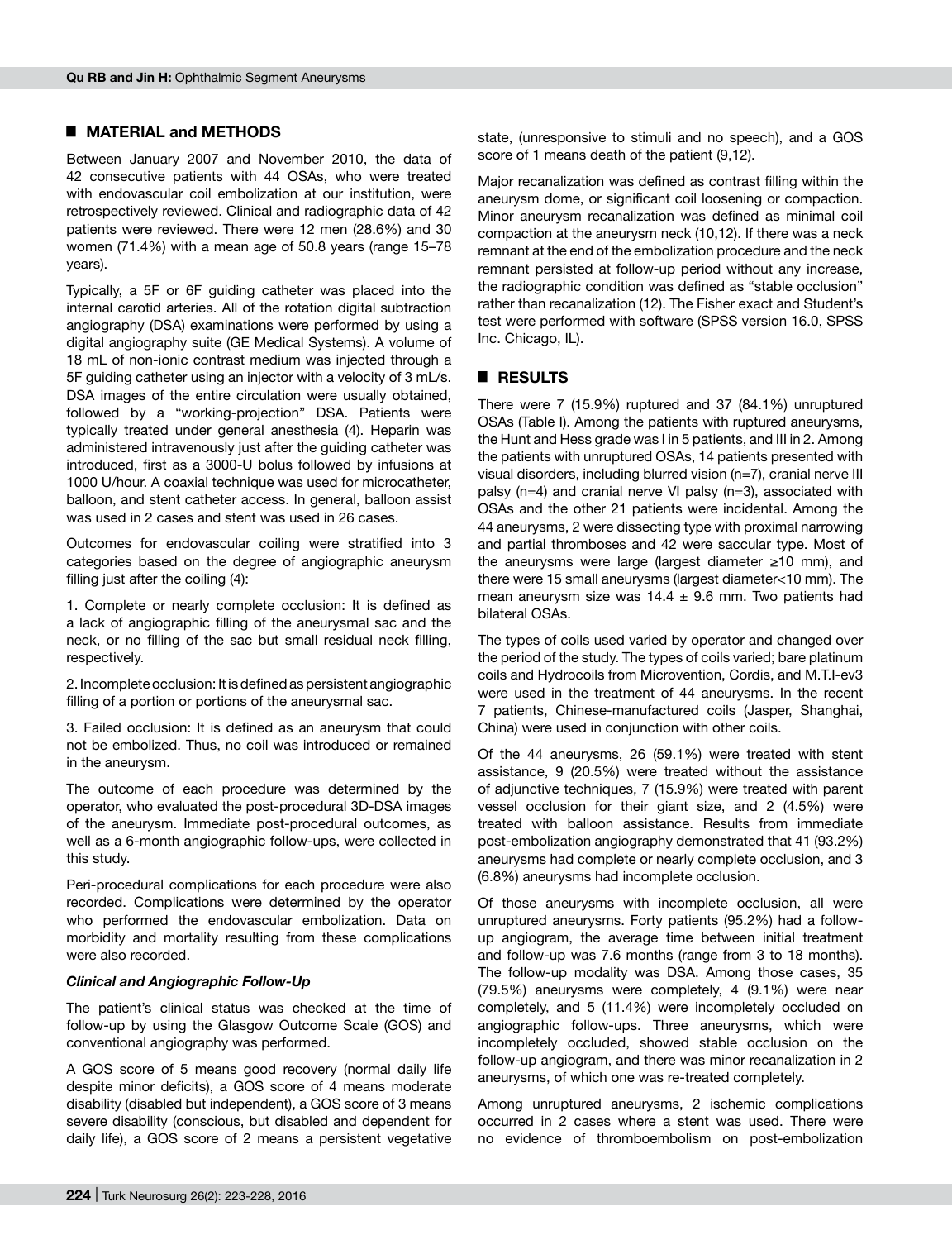angiogram and computed tomography (CT) scanning. There were no cases of intraprocedural rupture/perforation. Of the 2 procedural complications, one was weakness of the right arm, which completely recovered, and one was aphasia and hemiparesis that resulted in persistent hemiparesis.

The permanent complication related to treatment occurred 24 hours after embolization when one patient became suddenly hemiparetic and aphasic. It was associated with a nonocclusive clot and distal emboli. She made a good recovery but still has a residual paresis of the right hand. There was one death (2.4%) in our series, which resulted from major embolic infarcts of middle cerebral artery. The major embolic event occurred in a 20-year old man who presented with a larger partially thrombosed dissecting aneurysm on post-coiling 6 days. Mean length of follow-up for our patients was 14.2 months (range, 1 to 44 months). A favorable outcome (GOS score of 4 or 5) was achieved in 41 (97.6%) patients at the time of follow-up. During the follow-up period, there was no episode of hemorrhage and no death. The OSA–associated visual disorders completely recovered in 64.3% (9 of 14) patients. Complete and subtotal occlusion was observed in 37 (95%) patients and recanalization in 2 patients (5%) at 6 and 18 months, one was re-treated.

Neither age (p=0.815) nor aneurysmal size (p=0.256) had any significant association with rupture. Perioperative complications (p=1.000), post-procedural angiographic results (p=0.579), clinical (p=0.309) and angiographic outcomes (p=1.000) were also not statistically significantly different between ruptured and unruptured aneurysms (Table II).

**Table I:** Aneurysm Characteristics in Consecutive Case Series

|                                 | <b>Ruptured</b> | <b>Unruptured</b> |
|---------------------------------|-----------------|-------------------|
| <b>Patient number</b>           | 7               | 35                |
| Patient age (mean±SD,<br>years) | $52+19.1$       | $50.6 \pm 13.4$   |
| <b>Male</b>                     | 3               | 9                 |
| Female                          | 4               | 26                |
| Mean size(mm)                   | $10.6 \pm 7.8$  | $15.1 \pm 9.8$    |
| Saccular type                   | 6               | 34                |

### █ **DISCUSSION**

In this article, we have presented a single-center series focused on the safety, procedural techniques, and short- and long term occlusion rates for coil embolization of OSAs. Our results have demonstrated high rates of complete or nearly complete occlusion immediately and at the follow-up period.

Many papers have been published on surgery for paraclinoid (OSA) aneurysms (2,3,6,16-18,20,22,23,27). They reported a wide range of mortality rates from 0 to 13.8% and morbidity rates up to 26.8% (Table III). The complication rates associated with surgical treatment are 0%-25% and the complete obliteration rates of aneurysms are 66.7%-100%. The mean age in these studies is 42-50 years, with SAH rate of 0-80.8%, mostly large and giant but with some small aneurysms (Table IV), which are comparable to those in our study (13).

Despite the advantages and improvement in surgical techniques, significant morbidity and mortality was associated with surgical treatment of these aneurysms (13). Our group of OSAs, which included small, large and giant aneurysms, had a procedure-related morbidity of 4.5%, permanent major morbidity of 2.4% and mortality of 2.4%. This compares favorably with the previously reported surgical series.

Advances in adjunctive techniques, such as stent or balloonassisted coiling, have made the endovascular occlusion of intracranial aneurysms easy and safe (11, 13). However, a few series of OSA, which were treated with endovascular coiling, were reported (13) (Table III). Hauck et al. (8) reported a complete obliteration rate of 26.7% without any complication and death. Heran et al.(9) published a mortality rate of 11.8% in their series. Roy et al.(21) published 28 cases of OSAs with 3 deaths (10.7%), one permanent morbidity (3.6%) and 50% complete obliteration rate. In the other 2 papers (14,24), the reported complete obliteration rates of OSAs were as high as 87.3% and 88.9% with a complication rate of 18.3% and 0%. In our series, the favorable clinical outcome rate was 97.6% and complete to near-complete occlusion rate was 88.6%.

The indication for treatment of unruptured intracranial aneurysms is controversial. OSAs include a subset with a relatively low rupture rate (15). For unruptured carotid cave and small OSAs, decision-making regarding whether or not to treat the aneurysm may be the most difficult step (7). Therefore, when deciding for the treatment of unruptured OSAs, the risk of the treatment procedure should be balanced against the benign

**Table II:** Procedure-Related Complications, Angiographic and Clinical Outcomes

|                                       | Ruptured | <b>Unruptured</b> | p value                  |
|---------------------------------------|----------|-------------------|--------------------------|
| <b>Perioperative complications</b>    |          |                   | 1.000                    |
| Complete occlusion after embolization |          | 30                | 0.579                    |
| Complete occlusion at follow-up       | 6        | 29                | 1.000                    |
| Good recovery at follow-up            | 6        | 34                | 0.309                    |
| <b>Total</b>                          |          | 35                | $\overline{\phantom{0}}$ |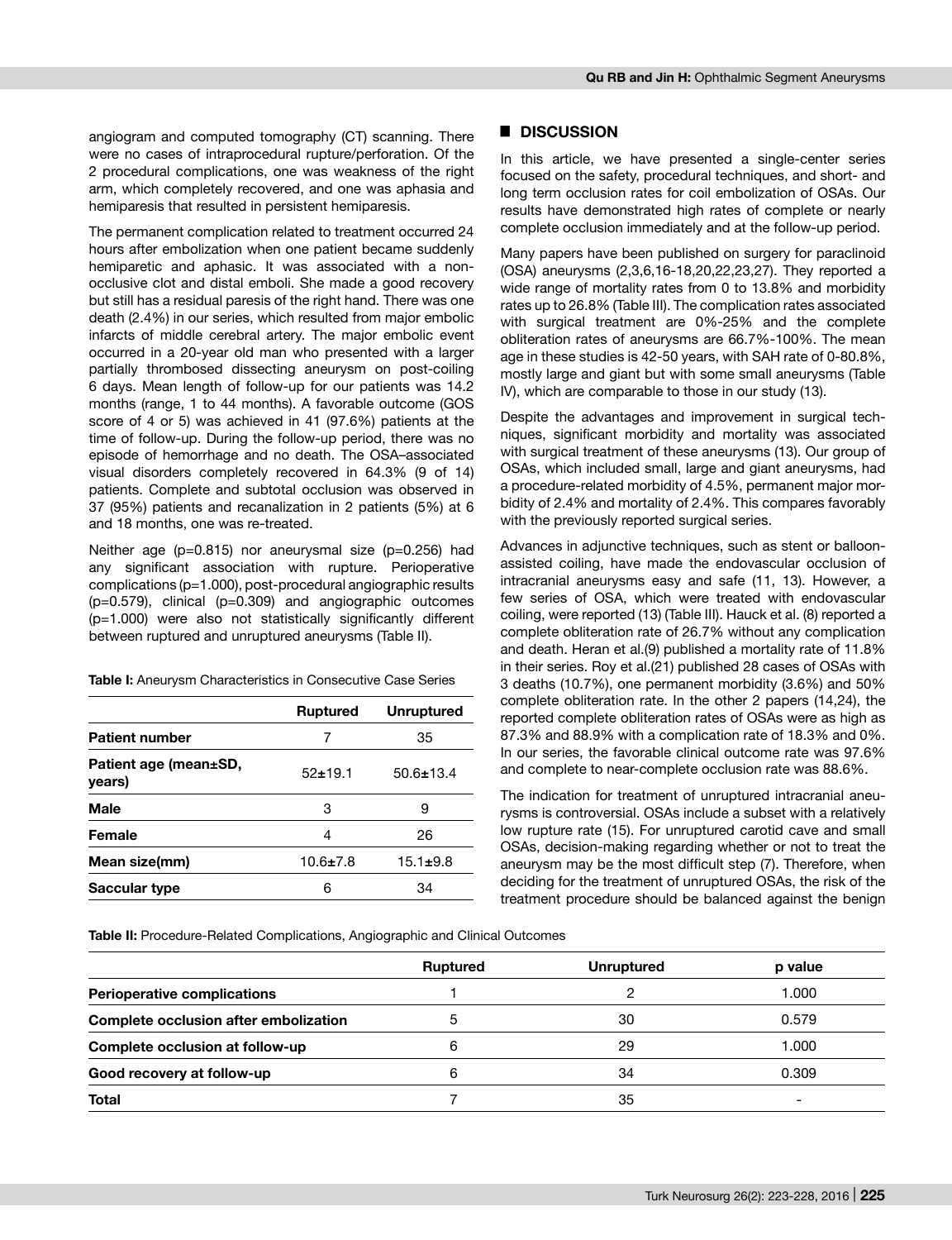|                                            |                 |                   |                               | Table III: Review of Studies on Surgical and Endovascular Treatment of Consecutive Intracranial Ophthalmic Segment Aneurysms |                            |              |                                    |                          |                              |                 |                       |
|--------------------------------------------|-----------------|-------------------|-------------------------------|------------------------------------------------------------------------------------------------------------------------------|----------------------------|--------------|------------------------------------|--------------------------|------------------------------|-----------------|-----------------------|
| (ref. no.)<br>Study                        | design<br>Study | patients<br>No.of | ৳<br>aneurysms<br>Total no.   | Age, Mean<br>(range)<br>years                                                                                                | <b>HYS</b>                 | Treatment    | Complications                      | Death                    | Follow-up<br>(months)        | outcome<br>Good | Complete<br>occlusion |
| Sharma et al.<br>(22)                      | retrospective   | S6                | 8                             | 42 (12-75)                                                                                                                   | 80.8%                      | Surgical     | $\sim$<br>$\overline{\phantom{0}}$ | $\sim$                   | Mean 8<br>months             | $\frac{4}{6}$   | not available         |
| Sherif et al. (23)                         | retrospective   | 23                | ಔ                             | Not available                                                                                                                | available<br>$\frac{1}{2}$ | Surgical     | ო                                  | $\circ$                  | Mean 58.7<br>months          | $\overline{1}$  | S                     |
| Sherif et al. (23)                         | retrospective   | $\frac{4}{1}$     | $\frac{4}{5}$                 | Not available                                                                                                                | available<br>to<br>Z       | Endovascular | 4                                  | $\mathbf -$              | Mean 58.7<br>months          | 30              | 34                    |
| Zhao et al. $(27)$                         | retrospective   | 60                | 60                            | 45.7 (11-68)                                                                                                                 | 58.3%                      | Surgical     | Ξ                                  | $\circ$                  | Not availabe                 | $\frac{9}{4}$   | 8                     |
| $\mathfrak{D}$<br>Beretta et al.           | retrospective   | 76                | 86                            | Not available                                                                                                                | 44.9%                      | Surgical     | $\frac{1}{2}$                      | Ю                        | Not availabe                 | 61              | not available         |
| De Jesús et<br>al. (5)                     | retrospective   | $^{28}$           | 35                            | Not available                                                                                                                | 24%                        | Surgical     | $\overline{ }$                     | $\overline{\phantom{0}}$ | Mean 39<br>months            | 27              | $\overline{2}$        |
| al. (20)<br>Raco et                        | retrospective   | 104               | 108                           | 47.2 (23-76)                                                                                                                 | 70.2%                      | Surgical     | 21                                 | 0                        | Mean 126<br>months           | $\frac{8}{1}$   | 5                     |
| Boet et al. (3)                            | retrospective   | ဖ                 | ဖ                             | 49 (36-76)                                                                                                                   | available<br>$\frac{5}{2}$ | Surgical     | 0                                  | $\mathbf -$              | 84 months<br>week-           | Ю               | 4                     |
| Boet et al. (3)                            | retrospective   | $\frac{15}{2}$    | Ю<br>$\overline{ }$           | 50.7 (36-72)                                                                                                                 | available<br>$\frac{5}{2}$ | Endovascular | $\circ$                            | $\circ$                  | 84 months<br>week-           | $\frac{15}{2}$  | Ξ                     |
| $\vec{\mathbb{e}}$<br>Nagasawa<br>al. (16) | retrospective   | $\frac{8}{3}$     | 52                            | Not available                                                                                                                | available<br>$\frac{5}{2}$ | Surgical     | not available                      | $\overline{\phantom{0}}$ | Not availabe                 | $\frac{4}{3}$   | not available         |
| Fries et al. (6)                           | retrospective   | 5                 | 58                            | Not available                                                                                                                | 62.7%                      | Surgical     | not available                      | $\infty$                 | 4 months-<br>10 years        | 8               | not available         |
| đ<br>Nagasawa<br>al. (17)                  | retrospective   | 27                | 80                            | Not available<br>$(37 - 72)$                                                                                                 | $\frac{8}{3}$              | Surgical     | $\mathbf{\Omega}$                  | $\overline{\phantom{0}}$ | Not available                | $\overline{2}$  | $\overline{\Omega}$   |
| al. (8)<br>Hauck et                        | retrospective   | 15                | Ю<br>$\overline{\phantom{0}}$ | 65 (13-76)                                                                                                                   | $\delta$                   | Endovascular | 0                                  | $\circ$                  | Median 22<br>months          | Ξ               | 4                     |
| $\circledcirc$<br>Heran et al.             | retrospective   | $\ddot{}$         | $\overline{1}$                | Not available<br>$(38 - 83)$                                                                                                 | 0%                         | Endovascular | O                                  | $\sim$                   | Mean 34.8<br>months          | $\frac{1}{2}$   | $^\infty$             |
| ಕ<br>Lubicz et<br>(14)                     | retrospective   | $\frac{8}{1}$     | $\infty$<br>$\overline{ }$    | 42 (22-77)                                                                                                                   | 16.7%                      | Endovascular | $\circ$                            | $\mathbf{\Omega}$        | Mean 30<br>months            | $\frac{6}{1}$   | $\circ$               |
| Roy et al. (21)                            | prospective     | 88                | $\frac{8}{2}$                 | $(20 - 70)$<br>51                                                                                                            | 30.8%                      | Endovascular | ო                                  | ო                        | Mean 23.5<br>months          | 22              | $\frac{4}{4}$         |
| Thornton et al<br>(24)                     | retrospective   | 89                | $\overline{K}$                | 50.1 (13-75)                                                                                                                 | 25.8%                      | Endovascular | ဗ္                                 | $\sim$                   | Mean <sub>13</sub><br>months | 8               | 33                    |
| This series                                | retrospective   | $\frac{2}{3}$     | $\frac{4}{3}$                 | 50.8 (15-78)                                                                                                                 | 16.7%                      | Endovascular | $\mathbf{\Omega}$                  |                          | Mean 14.2<br>months          | $\overline{a}$  | 35                    |

#### **Qu RB and Jin H :** Ophthalmic Segment Aneurysms

**226** | Turk Neurosurg 26(2): 223-228, 2016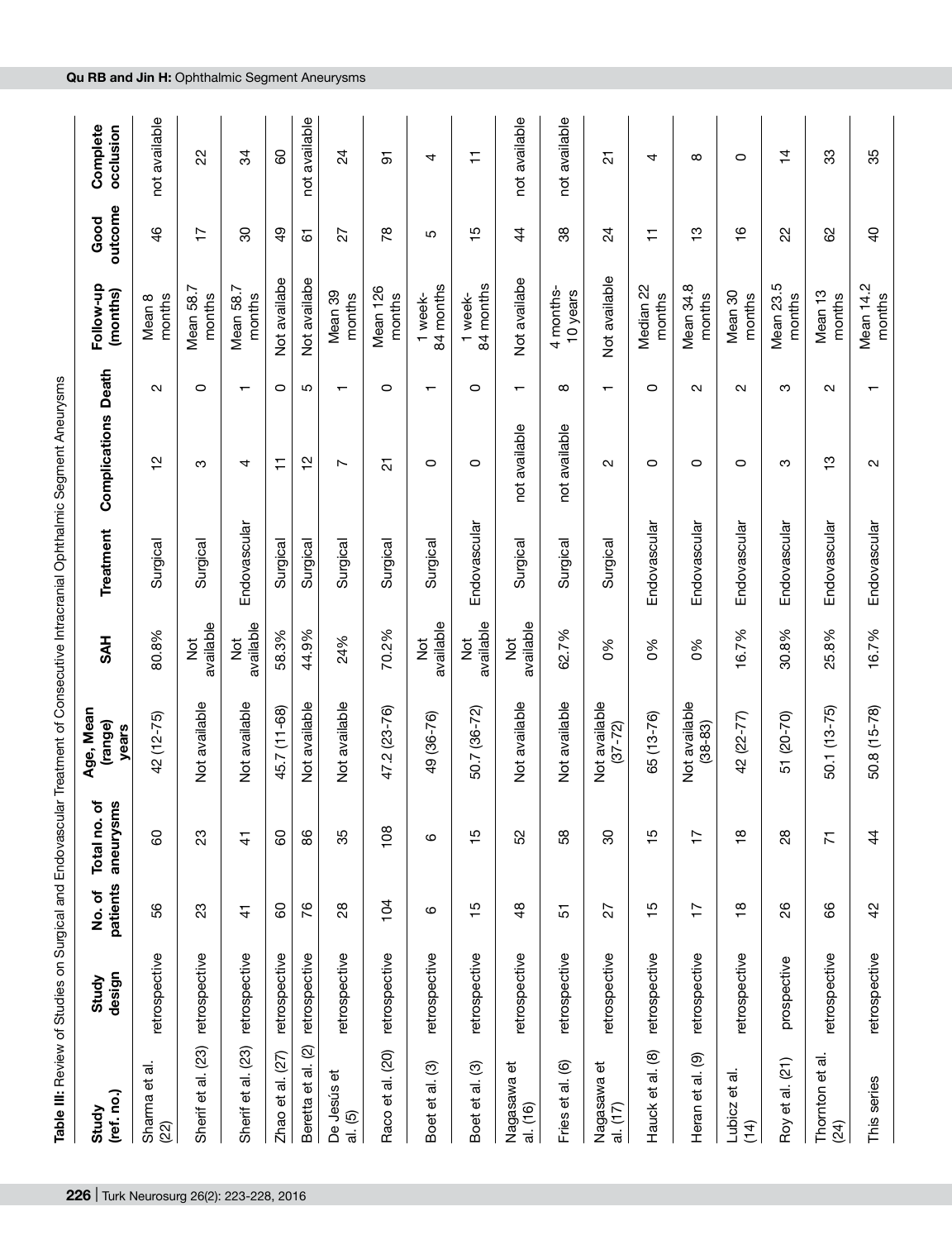| <b>Study</b>         | Indications                                                                                                                                                                                                                                                                                                                                                                     |
|----------------------|---------------------------------------------------------------------------------------------------------------------------------------------------------------------------------------------------------------------------------------------------------------------------------------------------------------------------------------------------------------------------------|
| Sherif et al. (23)   | Indications for microsurgery: superior aneurysm projection, giant/large or wide necked aneurysms<br>and aneurysms at branching sites.<br>Indications for <b>embolization</b> : narrow necks, neck calcification, close aneurysm relation to the clinoid<br>process or adhesion to the distal dural ring, and aneurysm location in the concavity of the carotid<br>siphon curve. |
| Nagasawa et al. (16) | Microsurgery would be more advantageous for cases where the neck is broad and where the<br>topography concerning aneurysmal multiplicity or the branching site of the ophthalmic artery is not<br>fully understood by preoperative imaging.                                                                                                                                     |

**Table IV:** Indications for Surgical and Endovascular Treatment according to the Studies in the Literature

natural history of the OSA (4). Our experience has shown that the risk of treating unruptured intracranial OSA is as low as 2.4%.

Delayed aneurysm ruptures have been previously reported but the mechanisms are still unclear. Flow diverter stents are devices designed to treat complex aneurysms. Today, some randomized clinical studies and registries are in progress and will contribute to our current knowledge especially on the place of flow diverters in the treatment of intracranial aneurysms (25).

This study has various limitations. Most of the series in the literature were single-center and retrospective studies. In addition, possible publication bias may be present in these series because series with positive results were mostly published (4). Meanwhile, our study showed that endovascular treatment of intracranial OSAs can be performed with an acceptable risk.

## █ **CONCLUSION**

We treated OSAs with endovascular techniques in 42 patients. We have demonstrated complete or near complete occlusion in 93.2% at initial treatment, with a mortality of 2.4% and a morbidity of 2.4%. Endovascular embolization is a safe and effective treatment modality in cases of OSAs.

#### █ **REFERENCES**

- 1. Barami K, Hernandez VS, Diaz FG, Guthikonda M: Paraclinoid carotid aneurysms: Surgical management, complications, and outcome based on a new classification scheme. Skull Base 13(1):31-41, 2003
- 2. Beretta F, Andaluz N, Zuccarello M: Aneurysms of the ophthalmic (C6) segment of the internal carotid artery: Treatment options and strategies based on a clinical series. J Neurosurg Sci 48(4):149- 156, 2004
- 3. Boet R, Wong GK, Poon WS, Lam JM, Yu SC: Aneurysm recurrence after treatment of paraclinoid/ophthalmic segment aneurysms--a treatment-modality assessment. Acta Neurochir (Wien) 147(6):611-616, 2005
- 4. Brinjikji W, Lanzino G, Cloft HJ, Rabinstein A, Kallmes DF: Endovascular treatment of very small (3 mm or smaller) intracranial aneurysms: report of a consecutive series and a meta-analysis. Stroke 41(1):116-121, 2010
- 5. De Jesús O, Sekhar LN, Riedel CJ: Clinoid and paraclinoid aneurysms: Surgical anatomy, operative techniques, and outcome. Surg Neurol 51(5):477-488, 1999
- 6. Fries G, Perneczky A, van Lindert E, Bahadori-Mortasawi F: Contralateral and ipsilateral microsurgical approaches to carotidophthalmic aneurysms. Neurosurgery 41(2):333-343,1997
- 7. Giannotta SL: Ophthalmic segment aneurysm surgery. Neurosurgery 50(3):558-562, 2002
- 8. Hauck EF, Welch BG, White JA, Replogle RE, Purdy PD, Pride LG, Samson D: Stent/coil treatment of very large and giant unruptured ophthalmic and cavernous aneurysms. Surg Neurol 71(1):19-24, 2009
- 9. Heran NS, Song JK, Kupersmith MJ, Niimi Y, Namba K, Langer DJ, Berenstein A: Large ophthalmic segment aneurysms with anterior optic pathway compression: assessment of anatomical and visual outcomes after endosaccular coil therapy. J Neurosurg 106(6):968-975, 2007
- 10. Jennett B, Bond M: Assessment of outcome after severe brain damage: A practical scale. Lancet 1:480–484,1975
- 11. Kang HS, Han MH, Kwon BJ, Kwon OK, Kim SH, Choi SH, Chang KH: Short-term outcome of intracranial aneurysms treated with polyglycolic acid/lactide copolymer-coated coils compared to historical controls treated with bare platinum coils: A single center experience. AJNR Am J Neuroradiol 26: 1921–1928,2005
- 12. Kang HS, Kwon BJ, Kwon OK, Jung C, Kim JE, Oh CW, Han MH: Endovascular coil embolization of anterior choroidal artery aneurysms. J Neurosurg 111(5):963-969, 2009
- 13. Liang G, Li Z, Gao X, Zhang H, Lin J, Feng S, Wei X: Using Onyx in endovascular embolization of internal carotid artery large or giant aneurysms. Eur J Radiol 81(8):1858-1862, 2012
- 14. Lubicz B, Gauvrit JY, Leclerc X, Lejeune JP, Pruvo JP: Giant aneurysms of the internal carotid artery: Endovascular treatment and long-term follow-up. Neuroradiology 45(9):650- 655, 2003
- 15. Lv X, Li Y, Wu Z: Endovascular management for bilateral ophthalmic segment "kissing aneurysms" presenting with nasal bleeding: case report. Neuroradiol J 21:266-269, 2008
- 16. Nagasawa S, Kawabata S, Deguchi J, Kuroiwa T, Ohta T, Tsuda E: Microsurgical results of paraclinoid aneurysms of the internal carotid artery: Microsurgery versus intravascular surgery. No Shinkei Geka 27(9):809-816, 1999
- 17. Nagasawa S, Ohta T, Tsuda E: Surgical results and the related topographic anatomy in paraclinoid internal carotid artery aneurysms. Neurol Res 18(5):401-408, 1996
- 18. Ohnishi H, Kosimae N: Surgical management of cerebral aneurysms in comparison with endovascular treatment. Interv Neuroradiol 4 Suppl 1:149-152, 1998